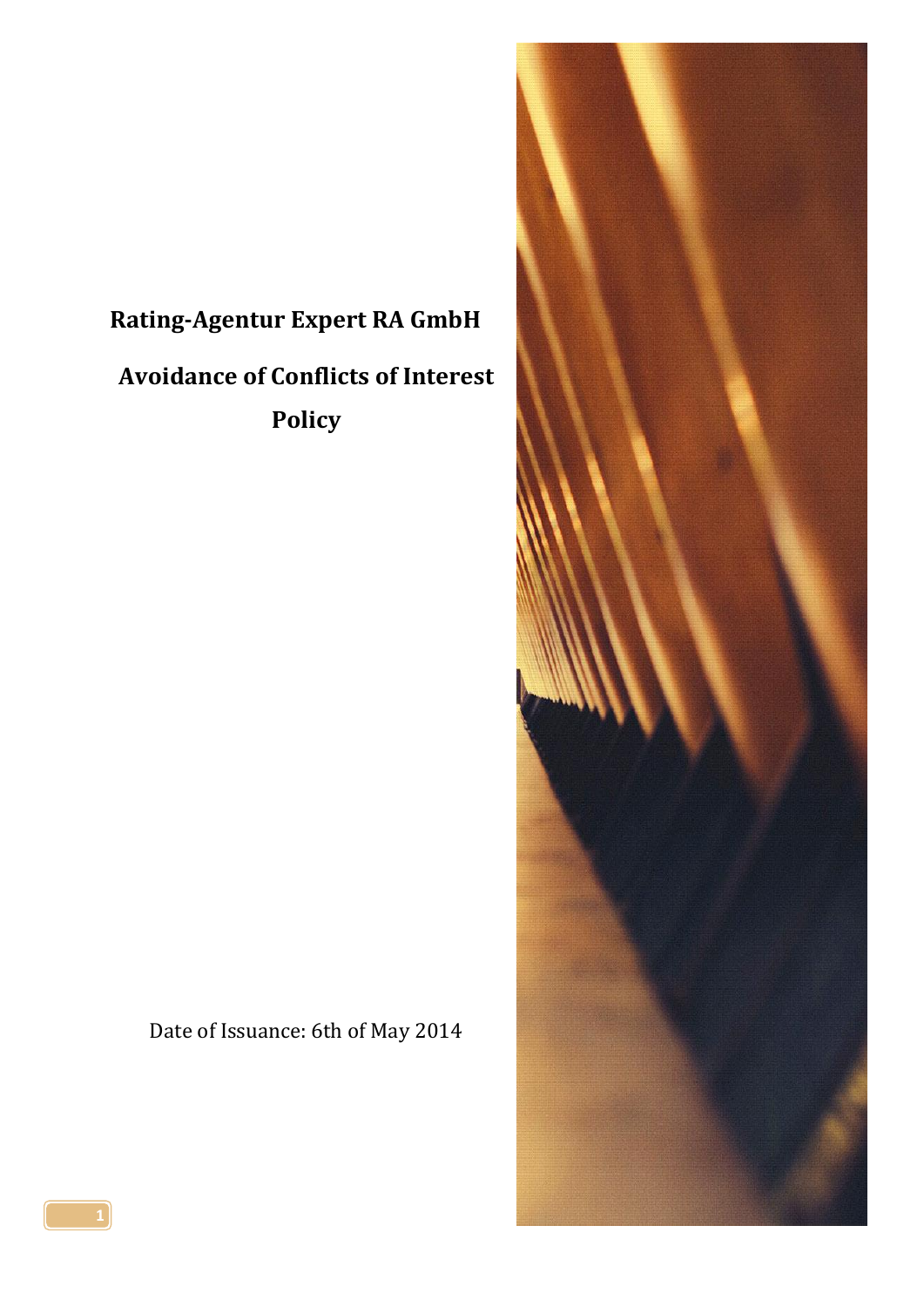

# **Contents**

| 1.  |                                                                                                                                                                       |
|-----|-----------------------------------------------------------------------------------------------------------------------------------------------------------------------|
| 2.  |                                                                                                                                                                       |
| 3.  | Procedure of identification and mitigation of conflicts of interests arising from the                                                                                 |
| 4.  |                                                                                                                                                                       |
| 5.  | Avoidance of Conflicts of Interest related to the acceptance of money, gifts or favors                                                                                |
| 6.  | Avoidance of Conflicts of Interest related to the Owners of the Agency 6                                                                                              |
| 7.  | Avoidance of Conflicts of Interest Related to Confidentiality of Information received                                                                                 |
| 8.  | Avoidance of Conflicts of Interests between Rating-Agentur Expert RA GmbH and<br>credit rating agencies from third countries affiliated with Rating-Agentur Expert RA |
| 9.  |                                                                                                                                                                       |
| 10. |                                                                                                                                                                       |
|     |                                                                                                                                                                       |
|     | ANNEX 2 - Self-declaration form for participation in the Rating Committee 14                                                                                          |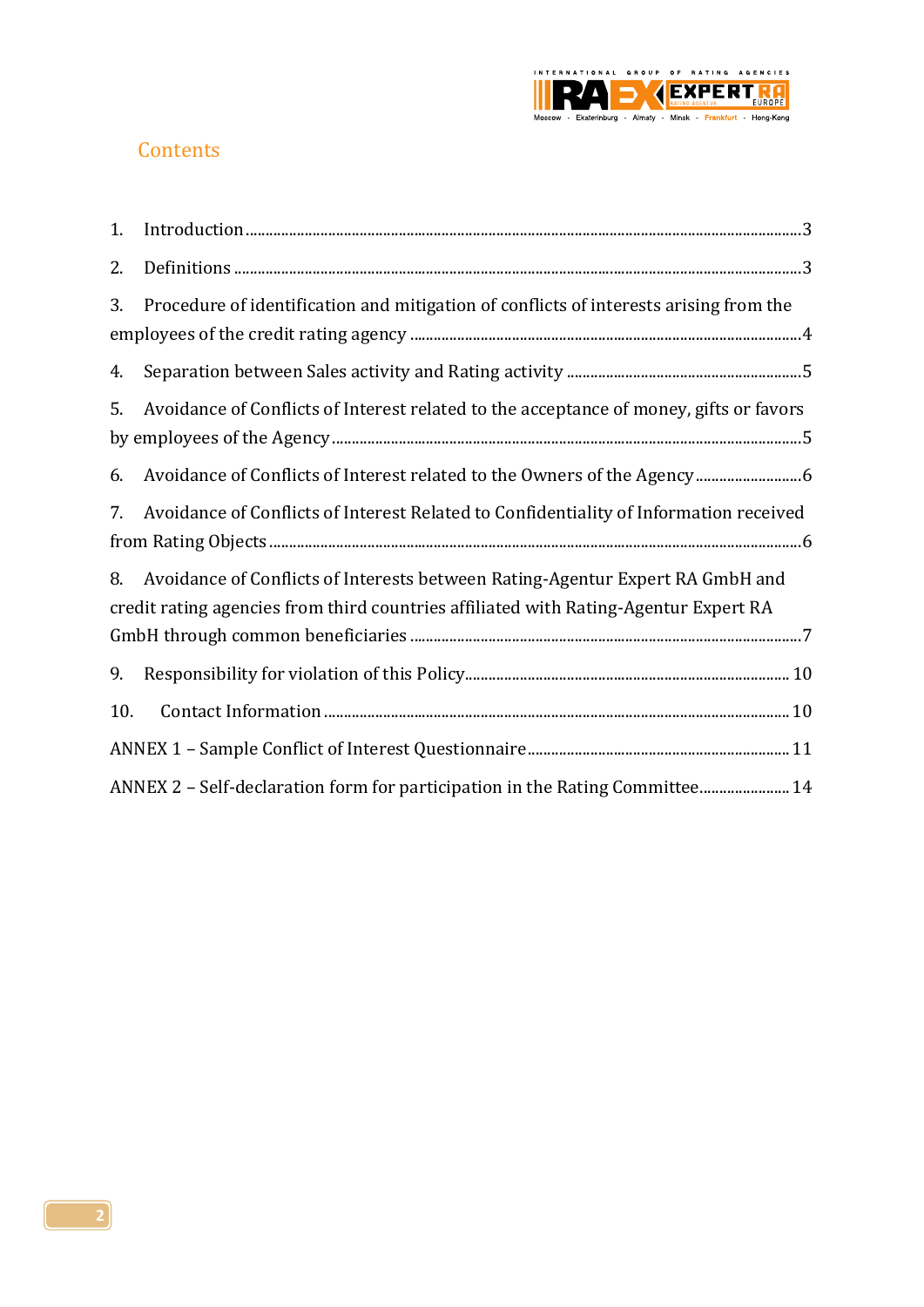

## <span id="page-2-0"></span>1. Introduction

Rating-Agentur Expert RA GmbH is aiming to ensure at all times the quality, integrity and thoroughness of the credit rating and review processes. In order to facilitate this the credit rating agency established appropriate internal policies and procedures in relation to employees and other persons involved in the credit rating process in order to prevent, identify, eliminate or manage and disclose any conflicts of interest.

#### <span id="page-2-1"></span>2. Definitions

- 2.1. Conflict of interest situation when personal interests can influence the process of making decisions and therefore cause damage to the clients of credit rating agency and users of credit ratings as well as create negative impact on the stability of financial markets.
- 2.2. Potential conflicts of interest arising from the employees of the credit rating agency:
	- 1. **Direct ownership** ownership of financial instruments issued by the rating object, with exception of holdings in diversified collective investment schemes.
	- 2. **Indirect ownership** ownership of financial instruments issued by any entity affiliated with the rating object, holding of which might cause or might be considered as causing conflicts of interest, with exception of holdings in diversified collective investment schemes.
	- 3. **Experience of work relations** recent experience of work relations with the rating object or any other relations with the rating object which might cause or might be perceived as causing conflicts of interests. This type of conflict also includes the cases when employees leaving the credit rating agency are joining the rating object or entity with which these employees had interactions within the framework of work activities in the credit rating agency.
	- 4. **Participation in negotiations related to financing questions** initiation or participation in negotiations on determination of fees paid for the rating analysis or other fees paid by the rating objects, associated entities or any other persons directly or indirectly connected with the rating objects through control.

#### 5. **Receiving money, presents or favors from rating object.**

2.3. Potential conflicts of interest arising from the owners of the credit rating agency: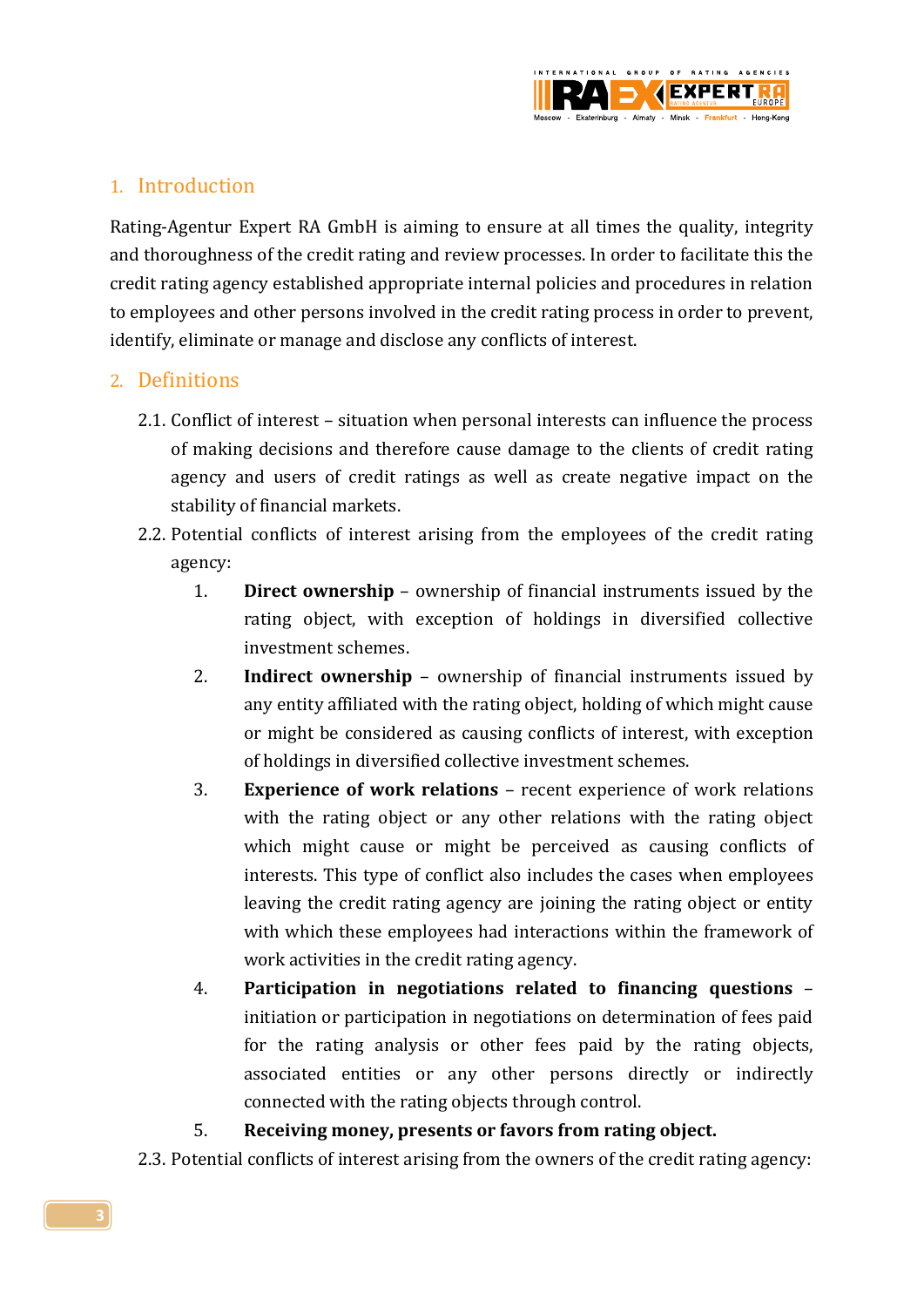

- 1. **Influence of the owners on the decisions of credit rating agency –** Direct or indirect ownership or other interests connecting owners of the credit rating agency with the rating object.
- 2.4. All other cases of interaction with the rated entity including using its services in reasonable amount, buying its products, depositing funds on current and savings accounts in its entities and other shall not be considered as reasons for declaring a conflict of interest. The main condition for this is full disclosure of all information about services provided to the credit rating agency or its owners from the rating object or associated third parties.
- 2.5. In case of pressure on the employees participating in rating activities from the side of rating object on the matter of rating score the employee of Rating-Agentur Expert RA GmbH shall inform the head of the rating service and compliance officer about this.
- <span id="page-3-0"></span>3. Procedure of identification and mitigation of conflicts of interests arising from the employees of the credit rating agency
	- 3.1. At the moment of starting employment all rating Experts, Lead Experts and Head of the Rating Service shall have to fill in obligatory questionnaire (Sample questionnaire is attached in the Annex 1 to this Policy) which is targeted to identification of any existing or potential conflicts of interest. This information shall be refreshed every three months, shall be considered as confidential and shall be stored by the Compliance Officer of the credit rating agency. When allocating rating objects between the Experts and Lead Experts the Head of the Rating Service shall interact with the Compliance Officer and take into account this information.
	- 3.2. At the moment when Expert or Lead Expert undertakes work on analysis of rating object he shall sign the self-declaration form (Sample Self-Declaration form is attached in the Annex 2 to this Policy) confirming the fact that he has no conflicts of interest with particular rating object. The self-declaration form goes beyond the questionnaire mentioned in point 3.1. in the sense that it includes the statement of absence of conflicts of interest connected to relatives of the employee, his personal holdings of financial instruments and etc.
	- 3.3. Before starting the assessment of the rating object on rating committee the members of the rating committee shall report any conflict of interest in respect to the rating object under assessment. In case a member of rating committee has a conflict of interests with the rated object this member shall have no vote in the decision making process on this rating object.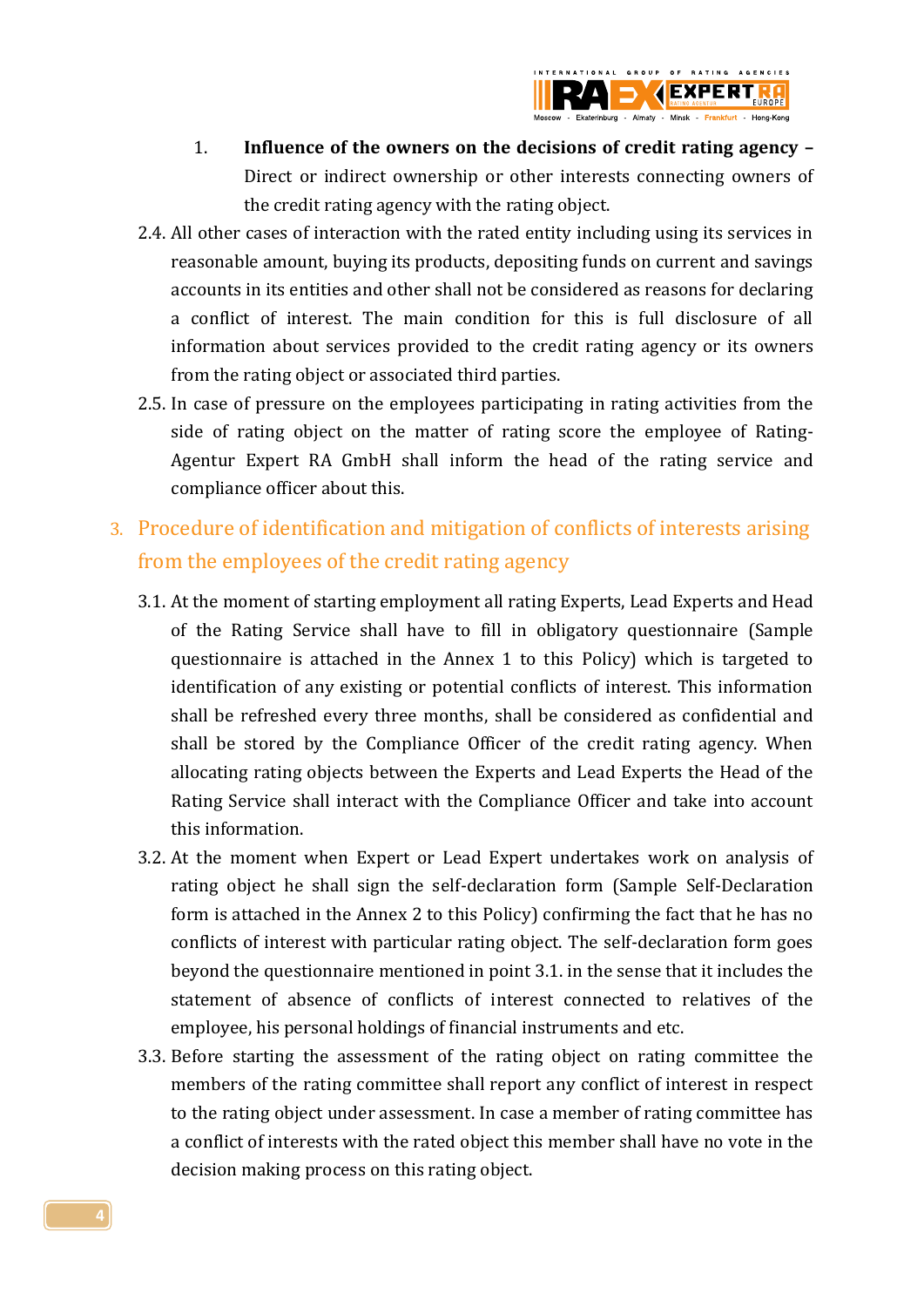

- 3.4. Where an employee participating in rating activity at the Rating-Agentur Expert RA GmbH terminates his or her employment and joins a rated entity, which he or she has been involved in rating, or a financial firm, with which he or she has had dealings as part of his or her duties at the credit rating agency, the credit rating agency shall review the relevant work of the rating analyst over two years preceding his or her departure.
- 3.5. An employee previously participating in rating activity at the Rating-Agentur Expert RA GmbH who has terminated his employment shall not take up a key management position with the rated entity or its related third party within six months of the credit rating.

### <span id="page-4-0"></span>4. Separation between Sales activity and Rating activity

- 4.1. The function of carrying out negotiations with the rating object regarding fees and financing questions and function of conducting creditworthiness analysis of the rating object shall be clearly separated between different structural units of the Rating-Agentur Expert RA GmbH. Between these structural units there shall be no rotation of employees and no exchange of any kind of information.
- 4.2. The function of initiating and carrying out negotiations on determination of cost of the rating analysis as well as other payments received from the rating objects and companies related to them or from any other persons directly or indirectly linked with the rating object (through control or management) shall by fulfilled by the employees responsible for the sale and marketing activities.
- 4.3. Rating Experts, Lead Experts and Head of the Rating Service shall not:
	- Participate in financial negotiations with the rated entity and entities/persons related to the rated entity;
	- Have access to the information about payments received be the credit rating agency from the rated entity.
- 4.4. Important instrument of controlling the conflicts of interests is transparent pricing, which means transparent price list of the rating agency.

# <span id="page-4-1"></span>5. Avoidance of Conflicts of Interest related to the acceptance of money, gifts or favors by employees of the Agency

5.1. In accordance with the Code of Conduct of Rating-Agentur Expert RA GmbH its employees shall not request or accept money, gifts or favors from someone with whom the credit rating agency has business. This requirement of the ethical code is contained in the internal work policies of the agency.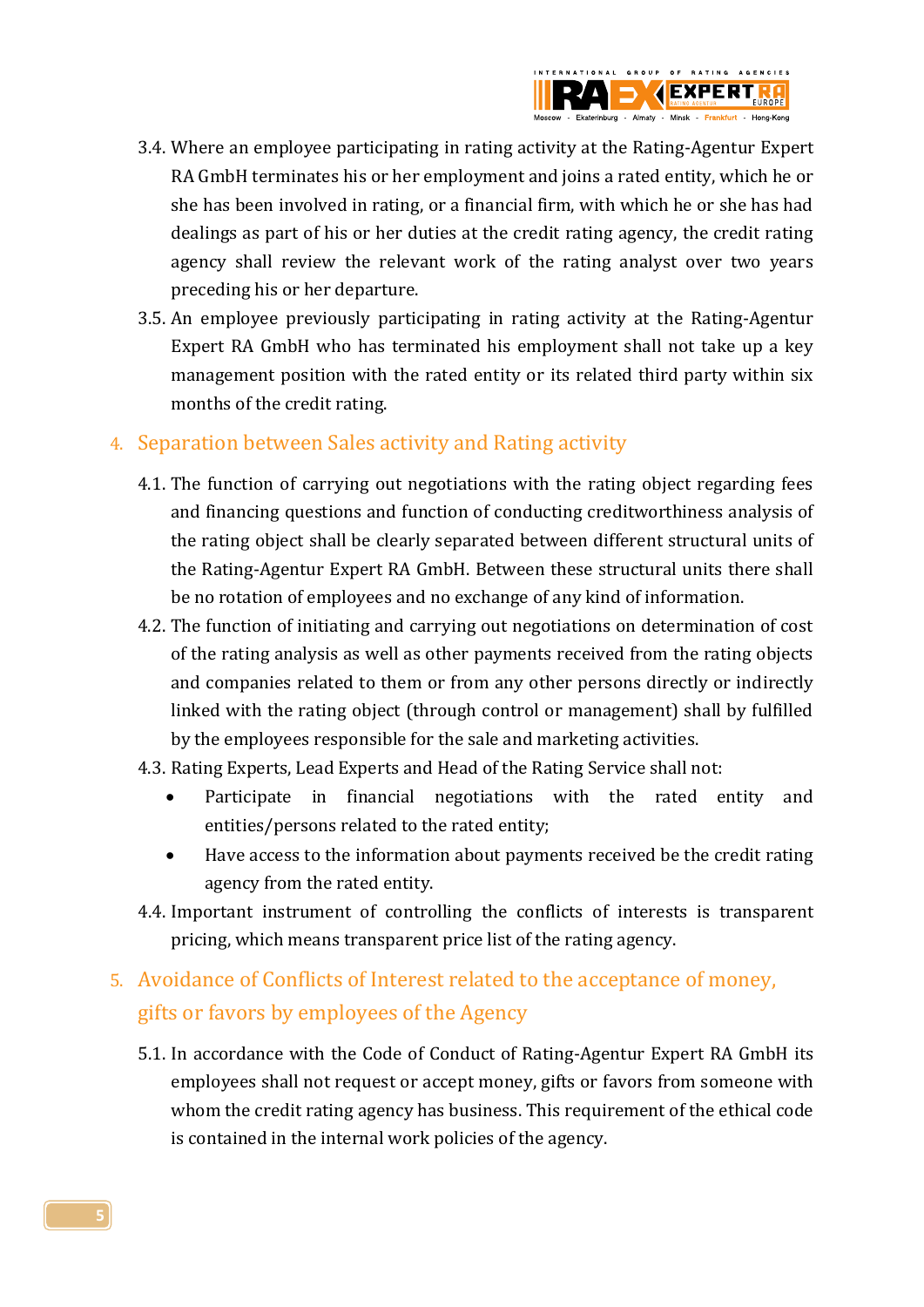

- 5.2. If an employee of Rating-Agentur Expert RA GmbH has received gift from someone with whom the credit rating agency has business (example: by post) exceeding the minimum monetary value he shall immediately return this gift to the sender indicating the Avoidance of Conflicts of Interest policy of Rating-Agentur Expert RA GmbH prohibition of such actions.
- <span id="page-5-0"></span>6. Avoidance of Conflicts of Interest related to the Owners of the Agency
	- 6.1. Control on the influence of the owners of Rating-Agentur Expert RA GmbH on decisions made by the Agency is done by the Advisory Board and its independent members. Furthermore important tool of managing the conflict of interests is disclosure of information about the owners and beneficiaries of the Agency to ESMA in accordance with the Article 8 of the Regulation (EU) No 449/2012 of 21 March 2012 supplementing Regulation (EC) No 1060/2009 of the European Parliament and of the Council.
- <span id="page-5-1"></span>7. Avoidance of Conflicts of Interest Related to Confidentiality of Information received from Rating Objects
	- 7.1. At the moment of starting his work at Rating-Agentur Expert RA GmbH the employee shall sign the Confidentiality Policy of the Agency which states that he shall:
		- Take all reasonable measures to protect property and records in possession of the credit rating agency from fraud, theft or misuse, taking into account the nature, scale and complexity of their business and the nature and range of their credit rating activities;
		- Not disclose any information about credit ratings or possible future credit ratings of the credit rating agency, except to the rated entity or its related third party;
		- Not disclose information discussed on the rating committee meeting and conclusions made on the rating committee, and refuse from giving comment about rating committees to any third parties indicating confidential nature of the information;
		- Not share confidential information entrusted to the credit rating agency with rating analysts and employees of any person directly or indirectly linked to it by control, as well as with any other natural person whose services are placed at the disposal or under the control of any person directly or indirectly linked to it by control, and who is directly involved in the credit rating activities;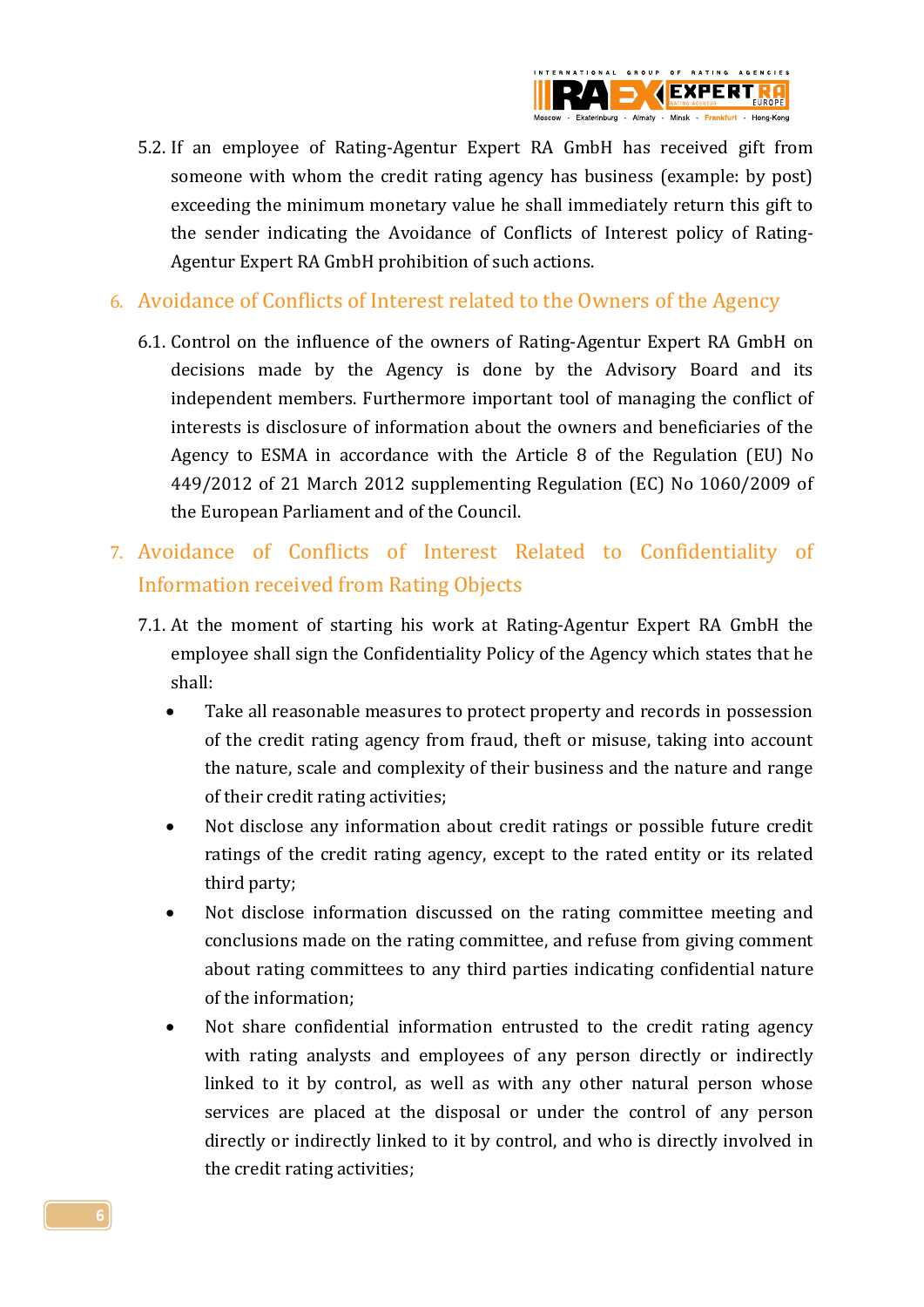

- Not use or share confidential information for the purpose of trading financial instruments, or for any other purpose except the conduct of the credit rating activities.
- 7.2. Access to information received from the rated entity shall be given only to the rating experts, conducting rating analysis of this rated entity and confirmed in written form absence of conflicts of interest, and head of the rating service. Other employees shall not have access to this information.
- 7.3. Rating experts and the head of the rating service shall take all reasonable measures in order to protect property and records in possession of the credit rating agency from fraud, theft or unauthorized used. In particular:
	- Under no circumstances should this information be sent by electronic mail or any other means outside the Agency;
	- It is forbidden to provide access to the computer with this information to third parties;
	- It is forbidden to leave unattended any paper documents containing confidential information;
	- Any destruction of the documents shall be carried out in confidential form.

# <span id="page-6-0"></span>8. Avoidance of Conflicts of Interests between Rating-Agentur Expert RA GmbH and credit rating agencies from third countries affiliated with Rating-Agentur Expert RA GmbH through common beneficiaries

- 8.1. It is very important to exclude any possible conflicts of interests between Rating-Agentur Expert RA GmbH and credit rating agencies from third countries affiliated with Rating-Agentur Expert RA GmbH through common beneficiaries, in particular Russian rating agency "Expert RA".
- 8.2. Rating-Agentur Expert RA GmbH and other structures involved in rating activities outside the EU have no direct connections. However the following types of indirect or temporary interactions are possible:
	- Agency from the third country is helping Rating-Agentur Expert RA GmbH with finding rating clients or is acting as a client itself;
	- Agency from the third country is assigning credit rating to the same rating object as Rating-Agentur Expert RA GmbH;
	- Agency from the third country is conducting preliminary processing of raw information according to given algorithm,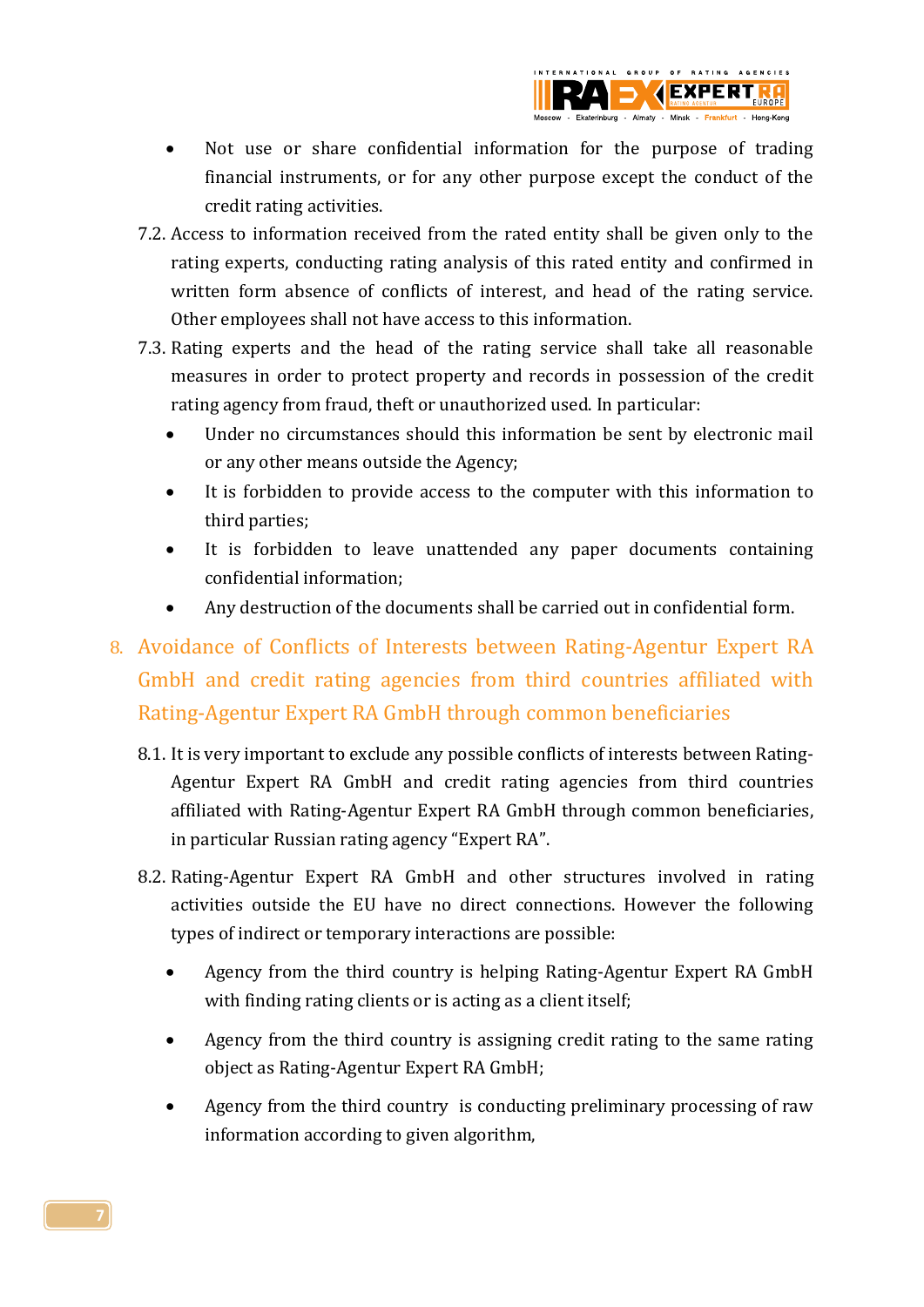

- Common owners are interested in some coordinated activities of the rating agencies in which they have ownership interest.
- 8.3. On the basis of situations outlined above which might introduce conflicts of interest negative influence on activities of Rating-Agentur Expert RA GmbH is possible in two ways:
	- Distortion of raw data
	- Direct or indirect pressure on decisions taken by Rating-Agentur Expert RA GmbH in the process of assigning ratings or on any other rating actions.
- 8.4. Avoidance of Conflicts of Interest Policy of Rating-Agentur Expert RA GmbH ensures avoiding this negative influence the following way:
	- 1. Distortion of raw data. Regardless of whether Rating-Agentur Expert RA GmbH assigns rating to the rating object which was attracted with assistance of agency from third country (for example: through an agency agreement), acts directly on the order from the agency from third country or established client relationship with rated entity without any assistance, in any case Rating-Agentur Expert RA GmbH shall have official source of information and official contact person from the rated object. This allows to receive all raw data directly from the rating object, which takes full responsibility for providing correct, full and reliable information. Also this allows Rating-Agentur Expert RA GmbH in case of any doubts or insufficient information to request additional information, ask necessary questions and receive necessary comments and clarifications without any mediation or other involvement of the agency from third country or other structures. All correspondence with the source of information, requests for information and other shall be recorded and stored by Rating-Agentur Expert RA GmbH.
	- 2. Influence of decision-making. In order to eliminate this factor the following measures are undertaken:
		- a) The structure of Rating Service and Rating Committee of Rating-Agentur Expert RA GmbH includes only its permanent employees who are connected with the Agency by employment agreements prohibiting any other side employments, and who receive remuneration only from Rating-Agentur Expert RA GmbH. These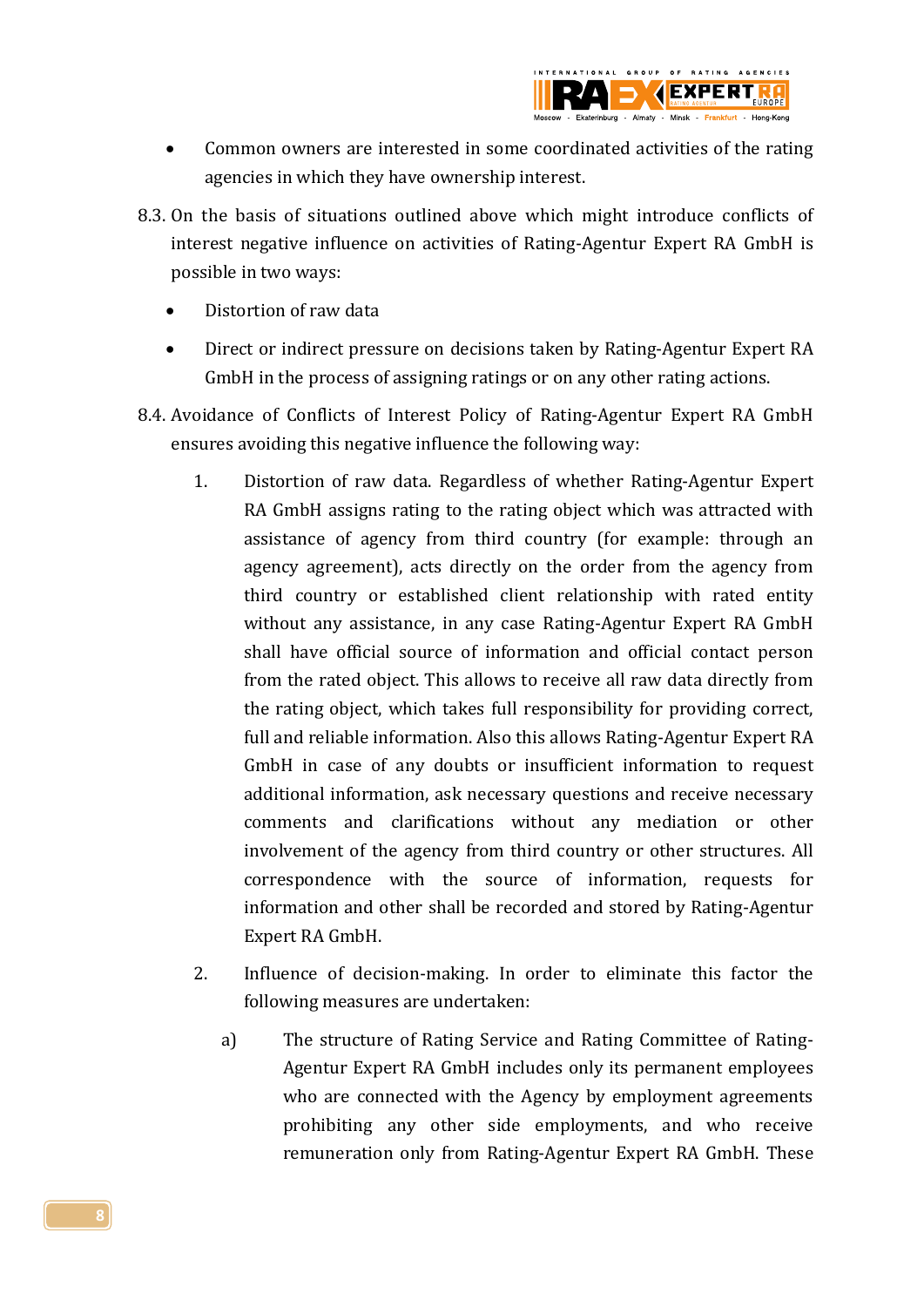

employees are not dependent in any way from the rating agencies in third countries.

- b) The cost of rating services is not connected with the rating outcome and depends only on objective characteristics of the rating object (for example: type of rating object, size of business, etc.) and is clearly specified in the price-list of Rating-Agentur Expert RA GmbH.
- c) If Rating-Agentur Expert RA GmbH is assigning rating or preparing to possible execution of other rating action it has a right to request additional information from any source including materials of the rating researches from rating agencies not recognized in the EU. These materials shall be included in making decisions however they cannot be defining these decisions. In order to exclude possibility of influence the Rating Committee of Rating-Agentur Expert RA GmbH shall make decision before corresponding decision of other affiliated agency. Agreement on this matter shall be achieved on the level of senior management of affiliated agencies. If due to some exceptional circumstances this condition was violated the Compliance Officer of Rating-Agentur Expert RA GmbH shall make a record of this occurrence in the Journal of Inconsistencies and this fact shall be clearly stated in the rating report.
- d) Internal working documents on the rated entity drafted by employees of Rating-Agentur Expert RA GmbH (including draft reports, rating committee conclusions and etc.) shall not be distributed to the rating agency from third country in any case except from the case when this agency from third country is the client and in such case it shall receive only the documents which are normally sent to clients.
- e) Employees and representatives of affiliated rating agencies shall not have access to any documents, data storage, servers and office of Rating-Agentur Expert RA GmbH.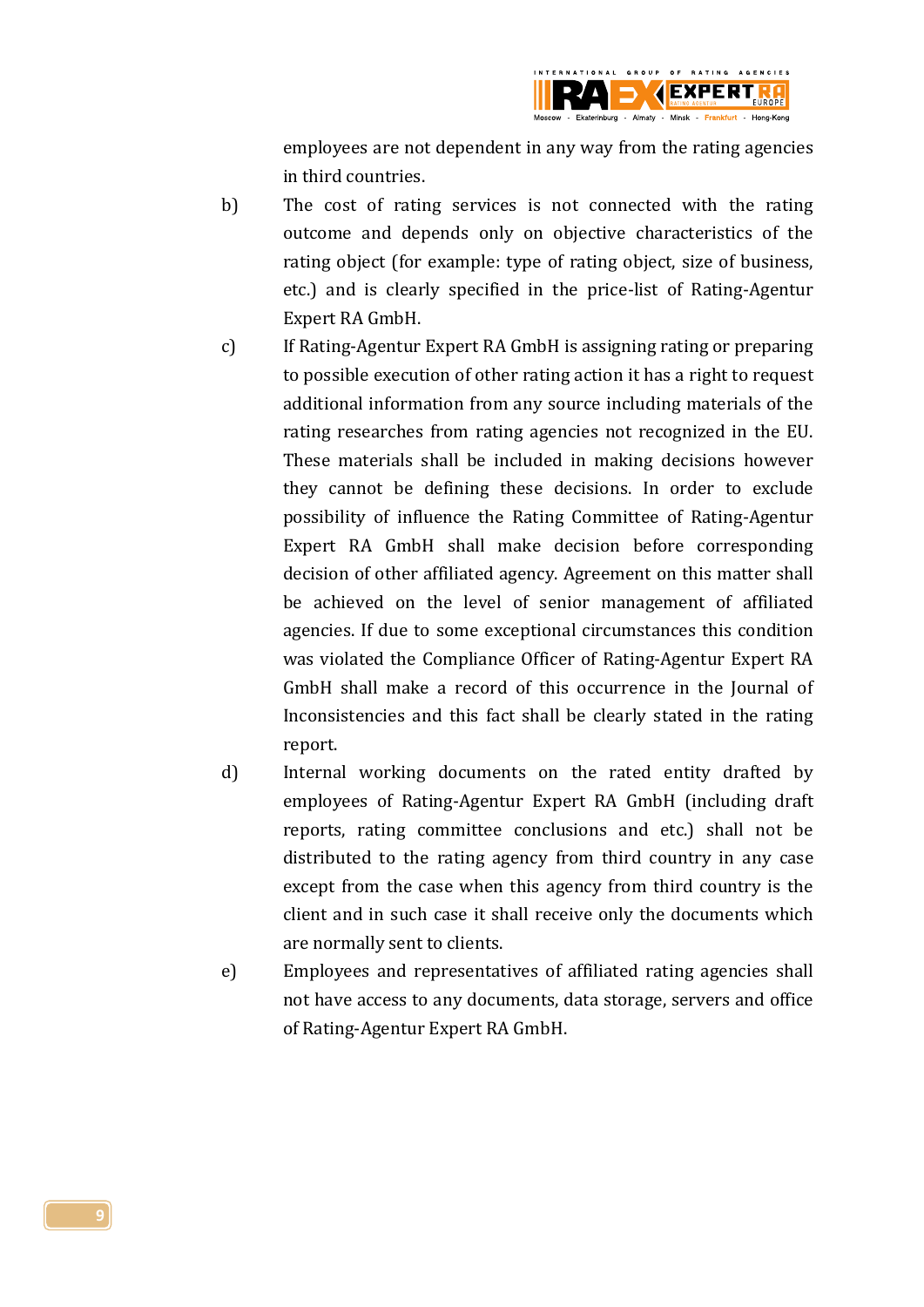

#### <span id="page-9-0"></span>9. Responsibility for violation of this Policy

- 9.1. Infringements of the Avoidance of Conflicts of Interest Policy which may cause adverse legal consequences and conflicts with counterparties or regulatory bodies shall be punished by administrative sanctions in accordance with internal documents of the Agency and valid legislation of the European Union.
- 9.2. If violation of the Avoidance of Conflicts of Interest Policy by rating expert was identified this expert shall be suspended from work on the rating object with whom he has a conflict of interest. Whole cycle of rating analysis shall be carried out again.
- 9.3. The control over implementation of the conflicts of interest policy shall be done by the compliance officer.

#### <span id="page-9-1"></span>10. Contact Information

#### **Rating-Agentur Expert RA GmbH**

Office 601A, Mainzer Landstraße 48,

60329 Frankfurt am Main, Germany.

T: +49 (069) 3085 5485 +49 (069) 3085 5486

F: +49 (069) 3085 5100

Information: [info@raexpert.eu](mailto:info@raexpert.eu)

Compliance[: compliance@raexpert.eu](mailto:compliance@raexpert.eu)

Official web page[: www.raexpert.eu](http://www.raexpert.eu/)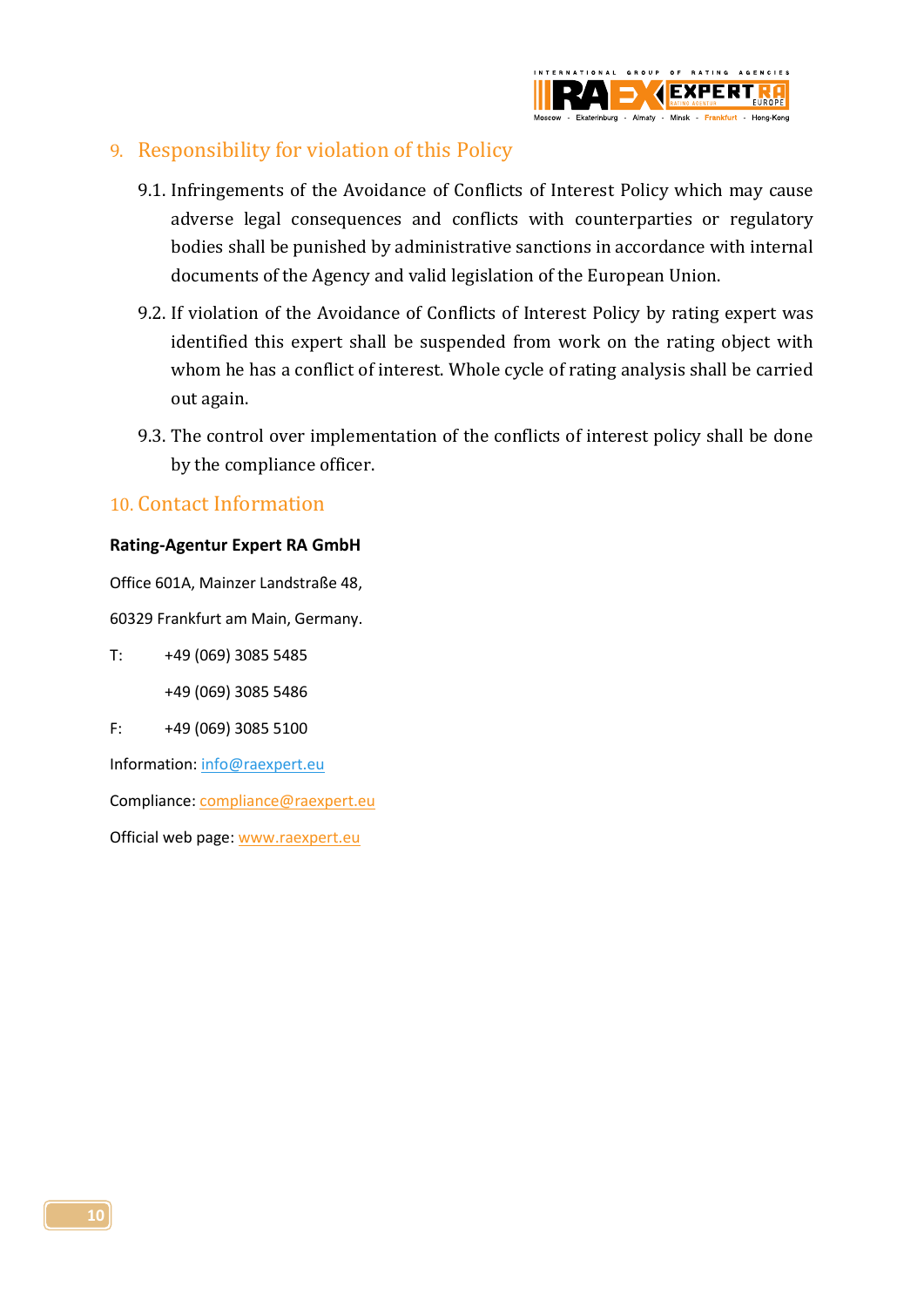

# <span id="page-10-0"></span>ANNEX 1 – Sample Conflict of Interest Questionnaire

(To be completed by Experts, Lead Experts and Head of the Rating Service at the start of their employment and shall be updated quarterly)

Name: \_\_\_\_\_\_\_\_\_\_\_\_\_\_\_\_\_\_\_\_\_\_\_\_\_\_\_\_\_\_\_\_\_\_\_\_\_\_\_\_\_\_\_\_\_\_\_\_\_\_\_\_\_\_\_\_\_\_\_\_\_\_\_\_\_\_\_\_\_\_\_\_\_\_\_\_\_\_\_\_\_\_\_\_\_\_\_\_\_\_\_\_\_

Job position: \_\_\_\_\_\_\_\_\_\_\_\_\_\_\_\_\_\_\_\_\_\_\_\_\_\_\_\_\_\_\_\_\_\_\_\_\_\_\_\_\_\_\_\_\_\_\_\_\_\_\_\_\_\_\_\_\_\_\_\_\_\_\_\_\_\_\_\_\_\_\_\_\_\_\_\_\_\_\_\_\_\_\_\_\_\_

In accordance with Commission Delegated Regulation (EU) No 449/2012 of 21 March 2012 supplementing Regulation (EC) No 1060/2009 of the European Parliament and of the Council and internal regulations of Rating-Agentur Expert RA GmbH, I hereby declare the following information about me and my family for the purpose of avoiding the conflicts of interests. This information shall be kept confidentially by the compliance officer of Rating-Agentur Expert RA GmbH and provided upon request to regulatory bodies.

1. Background

List the companies where you have worked (including temporary contracts) for the past 5 years:



- a. Do you or your family members own have ownership or investment interest (excluding holdings in diversified collective investment schemes) in a company that competes with Rating-Agentur Expert RA GmbH?
- $\bullet$  No
- Yes (specify the company/companies)
- b. Have you or your close family members received any payments, presents or favors (exceeding minimum monetary value) from clients or potential clients of Rating-Agentur Expert RA GmbH?
- No
- Yes (specify the companies and benefits received)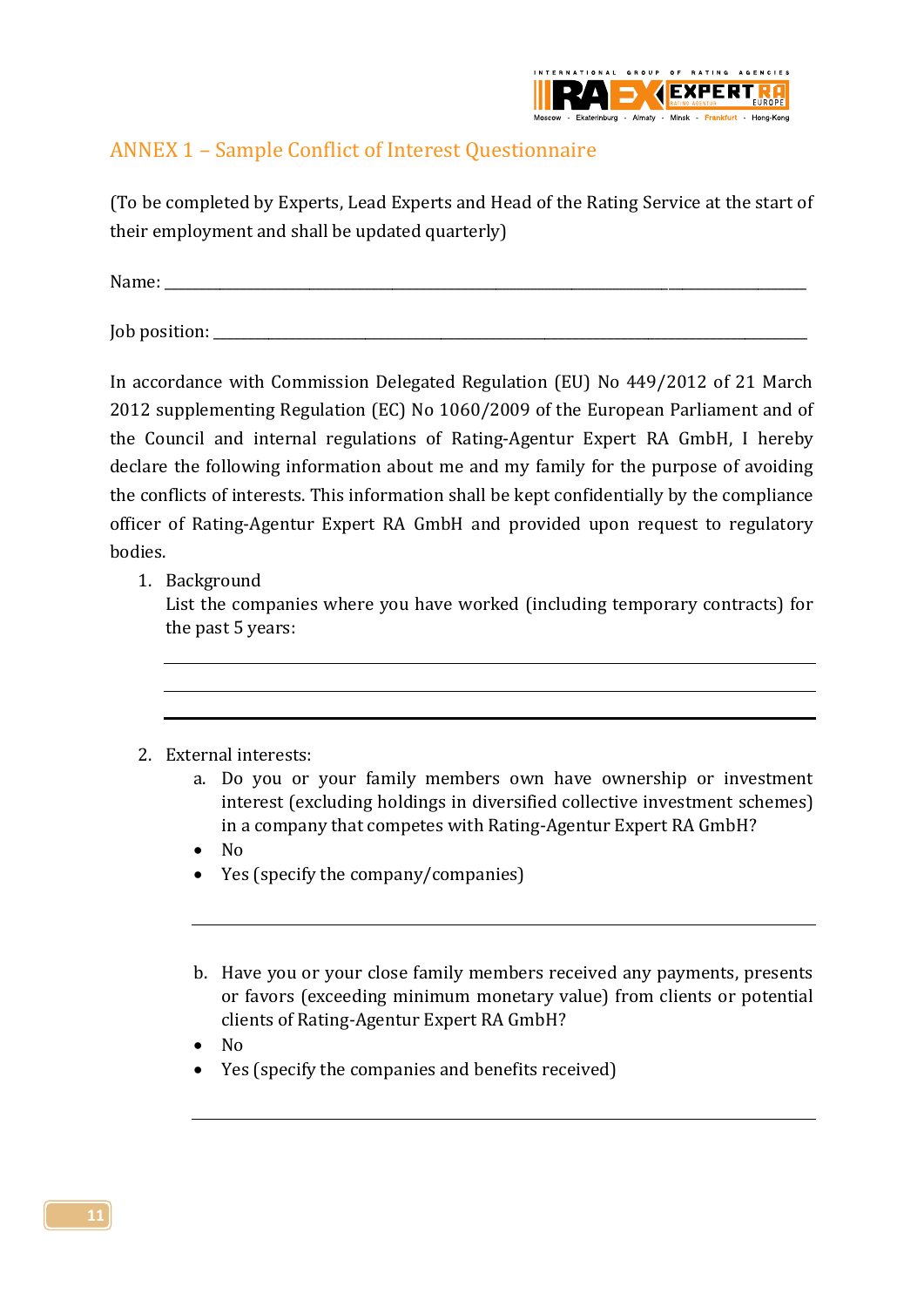

- c. Do you or your family members hold director, trustee or board committee positions with any other company which competes with Rating-Agentur Expert RA GmbH?
- $\bullet$  No
- Yes (specify the company/companies and positions)
- d. Have you made any actions for the past 5 years which can lead to potential conflicts of interests with your work for Rating-Agentur Expert RA GmbH?
- $\bullet$  No
- Yes (specify the company/companies and positions)
- 3. Internal activity (shall be filled in only by employees already working for the Agency)
	- a. Within the framework of your activities in the credit rating agency have you been interacting with someone with whom you previously had business or personal relationship?
	- $\bullet$  No
	- Yes (provide clarifications)
	- b. Have you been trying to influence on the Agency in taking decision about hiring your family member or person with whom you have personal or business relationship?
	- $\bullet$  No
	- Yes (provide clarifications)
- 4. Gifts and favors (shall be filled in only by employees already working for the Agency)
	- a. Have you or your close family members received any payments, presents or favors (exceeding minimum monetary value) from clients or potential clients of Rating-Agentur Expert RA GmbH or their representatives?
	- $\bullet$  No
	- Yes (provide clarifications)
	- b. Have you or your close family members received any payments, presents or favors from clients or potential clients of Rating-Agentur Expert RA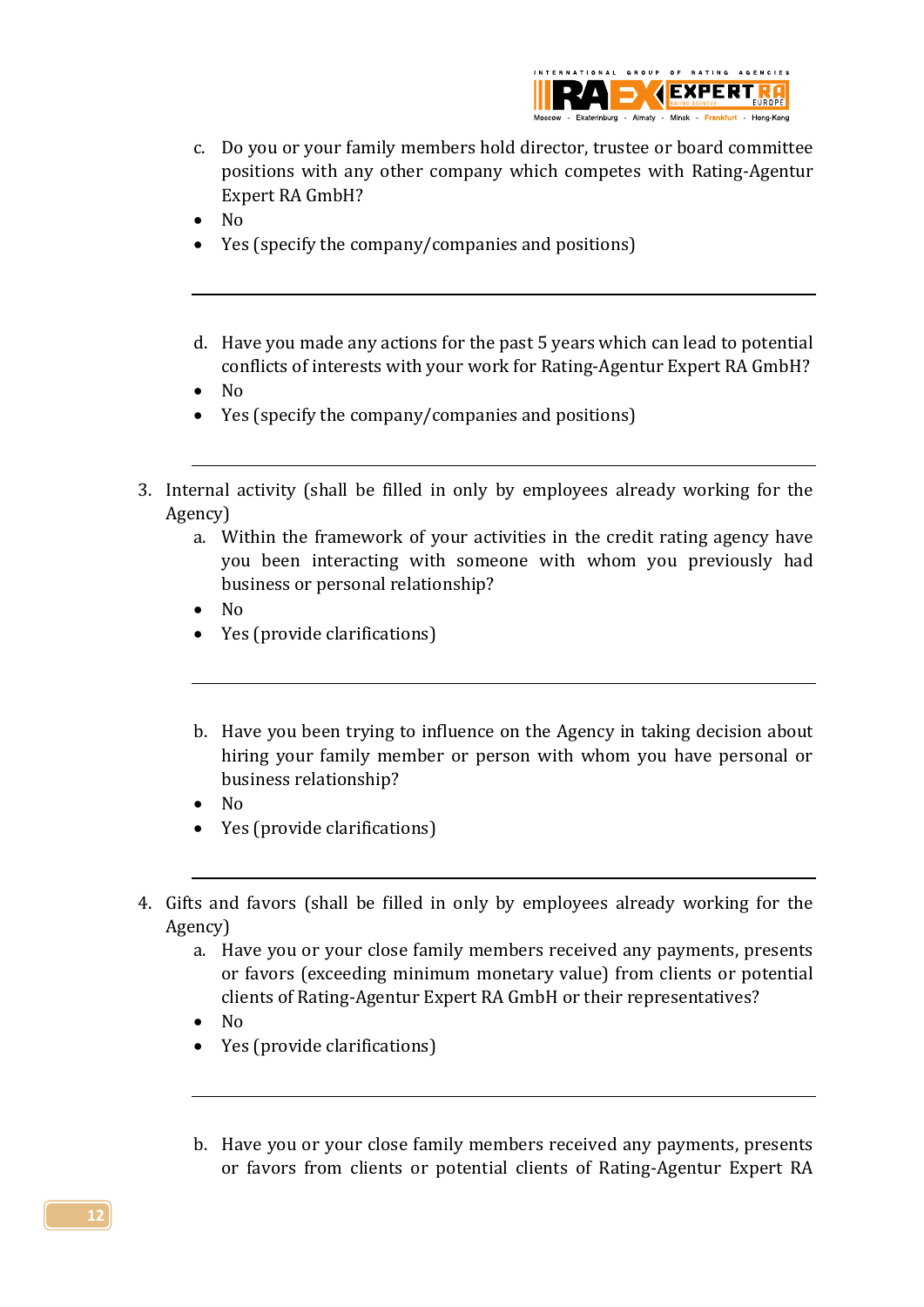

GmbH or their representatives in such circumstances which can be considered as attempt to influence your rating decision?

- $\bullet$  No
- Yes (provide clarifications)

#### 5. Other

In the space below, please disclose any other interest, activities, investments or involvement that you think might be relevant for full disclosure of all actual, apparent or possible conflicts of interest. If none, indicate "none."

#### Acknowledgements:

- a) I have received a copy of Avoidance of Conflicts of Interest Policy of Rating-Agentur Expert RA GmbH.
- b) I have read and fully understood the Policy.
- c) I agree with the Policy.
- d) I agree to report to the compliance officer about any changes in my responses to this Questionnaire.
- e) I confirm that the information contained in this Questionnaire is true and accurate to the best of my knowledge and belief as of the date below.

Signature:

<span id="page-12-0"></span>Date: